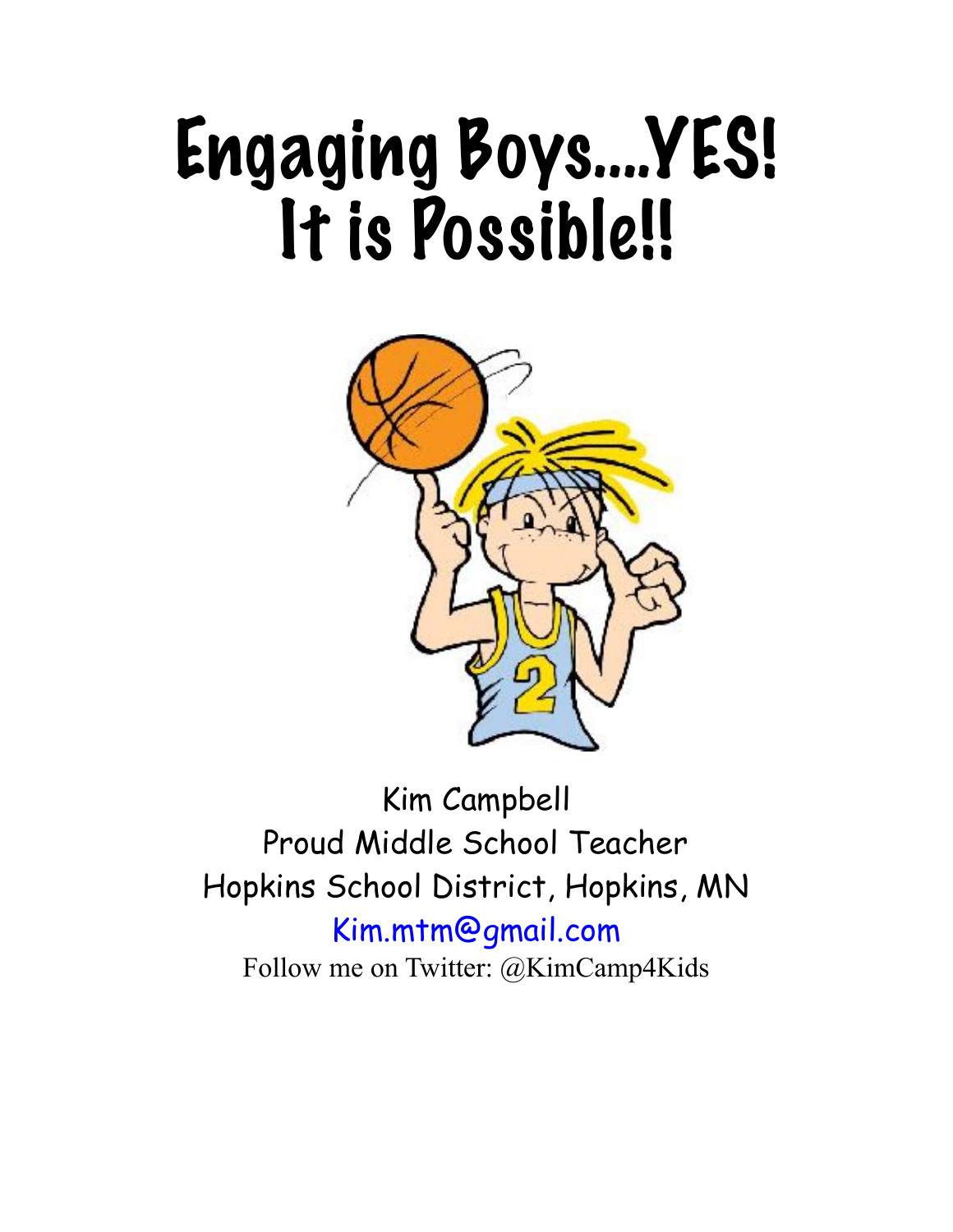## **Quick Stats on Boys**

- 1. Boys make up \_\_\_\_ % of all special education students in America.
- 2. For the first time in our country's history, women are earning more what than men? (*The Atlantic's Hanna Rosin, 2010* "*The End of [Men,"](http://www.theatlantic.com/magazine/archive/2010/07/the-end-of-men/8135/))*
- 3. Boys are times more likely to be diagnosed with ADHD than girls.
- 4. Boys are 4.5 times more likely to be expelled from (Middle school, elementary school, pre school or high school) (Masterminds & Wingmen, 2013)
- 5. For every 8 qualified female applicants for college, there are only \_\_\_\_ qualified males.
- 6. The number of students suspended in **one** year could fill the stadium seats for Super Bowl games. (RethinkingDiscipline Summit on Discipline, White House, 2015)
- 7. Boys account for \_\_\_% of all school suspensions. (US Dept. of Education, 2015)
- 8. \_\_\_% of teachers are women in the United States. (National Center for Education Information, 2011)

## **"5 Whats" Assignment Sheet**

(This strategy is great for boys, but girls benefit from it as well. Helps boys focus in on what needs to be done in a simple, to the point manner.)

- 1. What has to be done? (No more than 3 bullet points)
- 2. What are examples of successful projects/ assignments. (Be able to show examples)
- 3. What is the timeline for completion?
- 4. What "mastery checks" will be required? Example of a mastery check:
	- a. Show outline to teacher by Friday.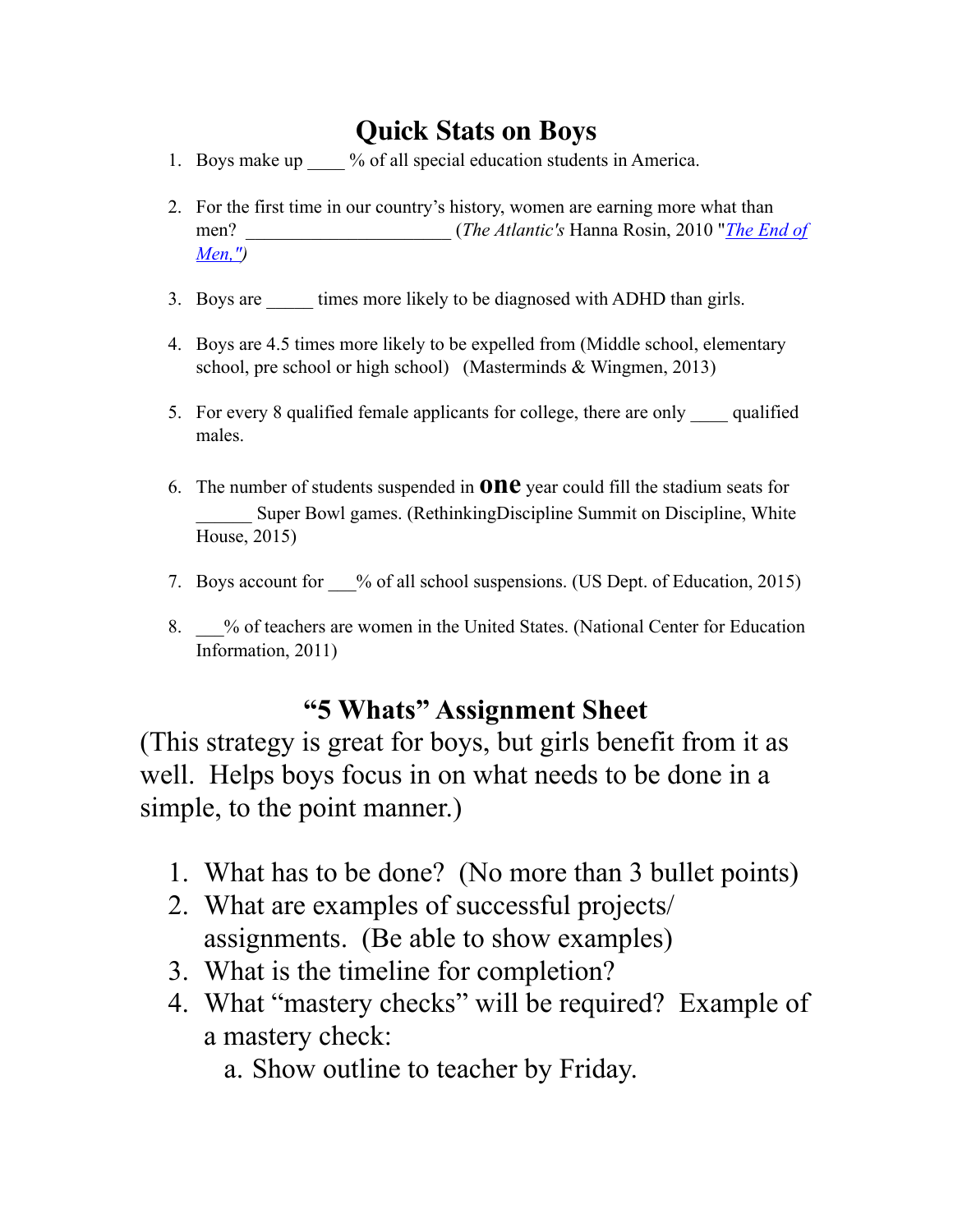- b. Show teacher introductory paragraph before starting body paragraphs.
- 5. What happens once assignment is completed?
	- a. If successful, you may play video games, board games, etc.
	- b. If not successful, you will use time to make corrections.

Copyright: 2013 Edmond J. Dixon Helping Boys Learn, www.helpingboyslearn.com

#### **The Brain—His and Hers**

*Researchers have identified more than 100 structural differences between the male and female brain. These differences are both genetic and socialized and include some of the following*:

- *Verbal/spatial differences*. Boys' brains generally have more cortical areas dedicated to spatial-mechanical functioning than girls' brains do, whereas girls' brains generally have greater cortical emphasis on verbal-emotive processing (Blum, 1997). Girls use more words on average than boys do, and they tend to think more verbally.
- *P cells and M cells*. The male visual system (optical and neural) relies more heavily on type M ganglion cells, which detect movement. Girls generally have more type P ganglion cells, which are sensitive to color variety and other fine sensory activity (Sax, 2005). As a result, boys tend to rely more on pictures and moving objects when they write, whereas girls tend to excel in using words that reference color and other fine sensory information.
- *Frontal lobe development*. A girl's prefrontal cortex is generally more active than a boy's, and her frontal lobe generally develops at an earlier age (Rich, 2000). These are the decision-making areas of the brain (as well as the reading/writing/word production areas). These factors can lead to girls being less impulsive than boys are. Girls are usually better able to sit still and read, able to read and write earlier,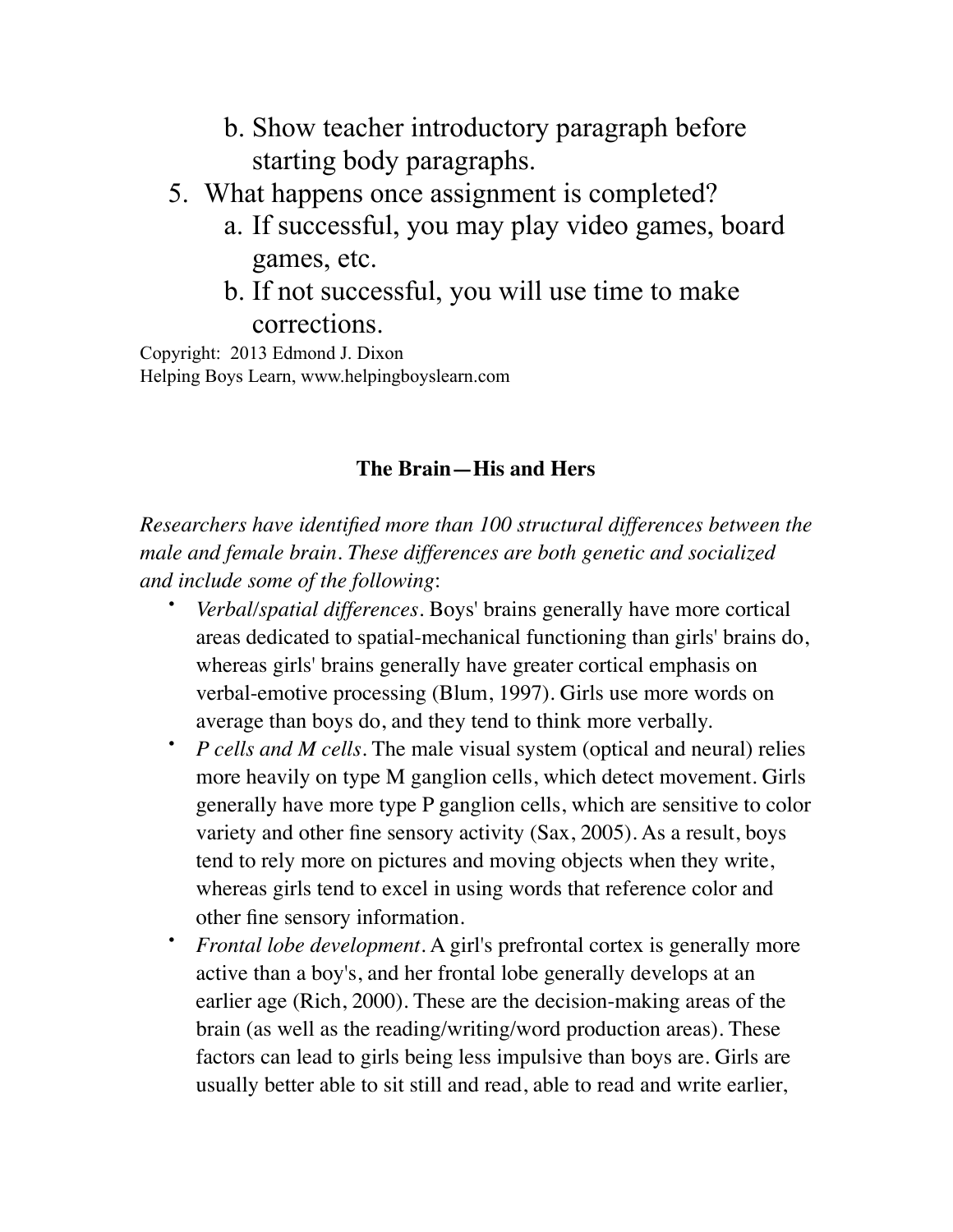and better at literacy in general. When teachers are unaware of these brain differences, they may misdiagnose normal boys as having learning disabilities and conduct disorders.

- *Neural rest states*. Boys' brains go into what neurologists call a rest state many times each day. You'll notice this when you look at who's drifting off, zoning out, or sleeping through class. You'll also notice that some boys will try to avoid these rest states by engaging in such activities as tapping their pencils or hitting a classmate with a spitball. For some boys—especially those with behavioral issues—these selfstimulating and disruptive behaviors are symptomatic of emotional or psychological problems. But for many boys these disruptions simply reflect male brains trying to stay awake in a classroom that is not well suited for their kind of learning. Single Photon Emission Computed Tomography (SPECT) scans have enabled us to better understand the rest states of male and female brains (Gurian & Stevens, 2005). When the male's brain gets bored, some of his brain functioning shuts down. There is a drift into a brain state that negates learning and performance. When the female brain gets bored, however, more of her brain functioning stays active. Even when she's bored, a girl is more likely to retain the ability to take notes, write words down, and listen carefully.
- *Cross talk between hemispheres*. Structural differences in girls' brains generate more cross talk between hemispheres, leading to better multitasking. Boys' brains, on the other hand, tend to lateralize and compartmentalize brain activity (Rich, 2000). Thus, girls tend to pay attention to more information on more subjects at any given time, whereas boys tend to heap a lot of information into a single-task focus. They concentrate best, in general, when they follow steps A to Z without distraction. Boys also take more time than girls to transition between tasks (Havers, 1995). They tend to become more irritable (and to underperform in learning and classroom behavior) when teachers move them continually between tasks. Multitasking is, of course, crucial to life performance, but boys are better served by balancing multitasking with project-driven and depth-driven learning.
- *Natural aggression*. For a number of neural and chemical reasons, boys are more naturally aggressive and competitive than girls are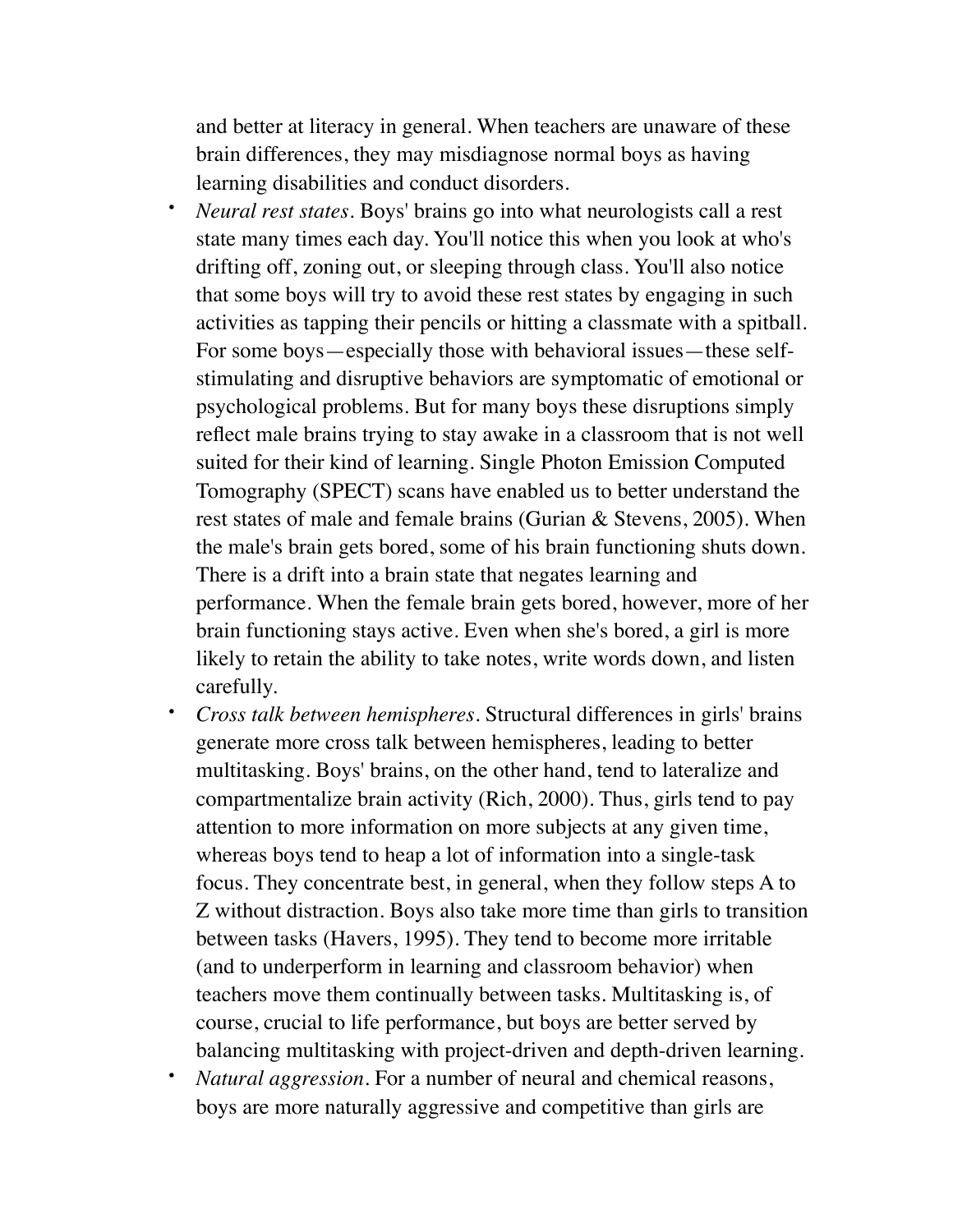(Gurian, 1996). Girls generally gravitate less toward competitive learning and relationships characterized by *aggression nurturance* (the hitting and playful "dissing" that boys continually engage in to support one another). The bonding chemical oxytocin greatly affects this male/female difference. With less oxytocin in the male neural and physiological system, boys tend toward greater impulsivity, more aggression, and less reliance on *bonding malleability* (Taylor, 2002). They have less desire than girls to comply to please others, including teachers.

—Kelley King and Michael Gurian

#### **Strategies to Engage Boys**

- 1. Competition (Against time, against peers, against authority)
	- a. Vocabulary games (Quizlet)…time
	- b. Add Rock, Paper, Scissors as part of review….peers
	- c. Stump the Chump… authority
- 2. Gamification: Have boys make game to learn information…game created must include: Movement, Time, Score, Some Type of Challenge, Include Information Learned in Class.
- 3. Slo-Mo: Take concept learned in class and act it out with a partner in slow motion.
- 4. Board Games: Make board games and add movement, such as jumping jacks/sit ups.
- 5. Storyboards: Make storyboard retelling story THEN write about it.
- 6. 5/30: When giving instructions teacher talks for 5 minutes, students work for 30 minutes. Do not even allow for questions within the 5 minutes, instead walk around and answer individual questions.
- 7. Silent Sequencing: Students draw picture of one aspect of instruction or topic…then students must put in order without talking.